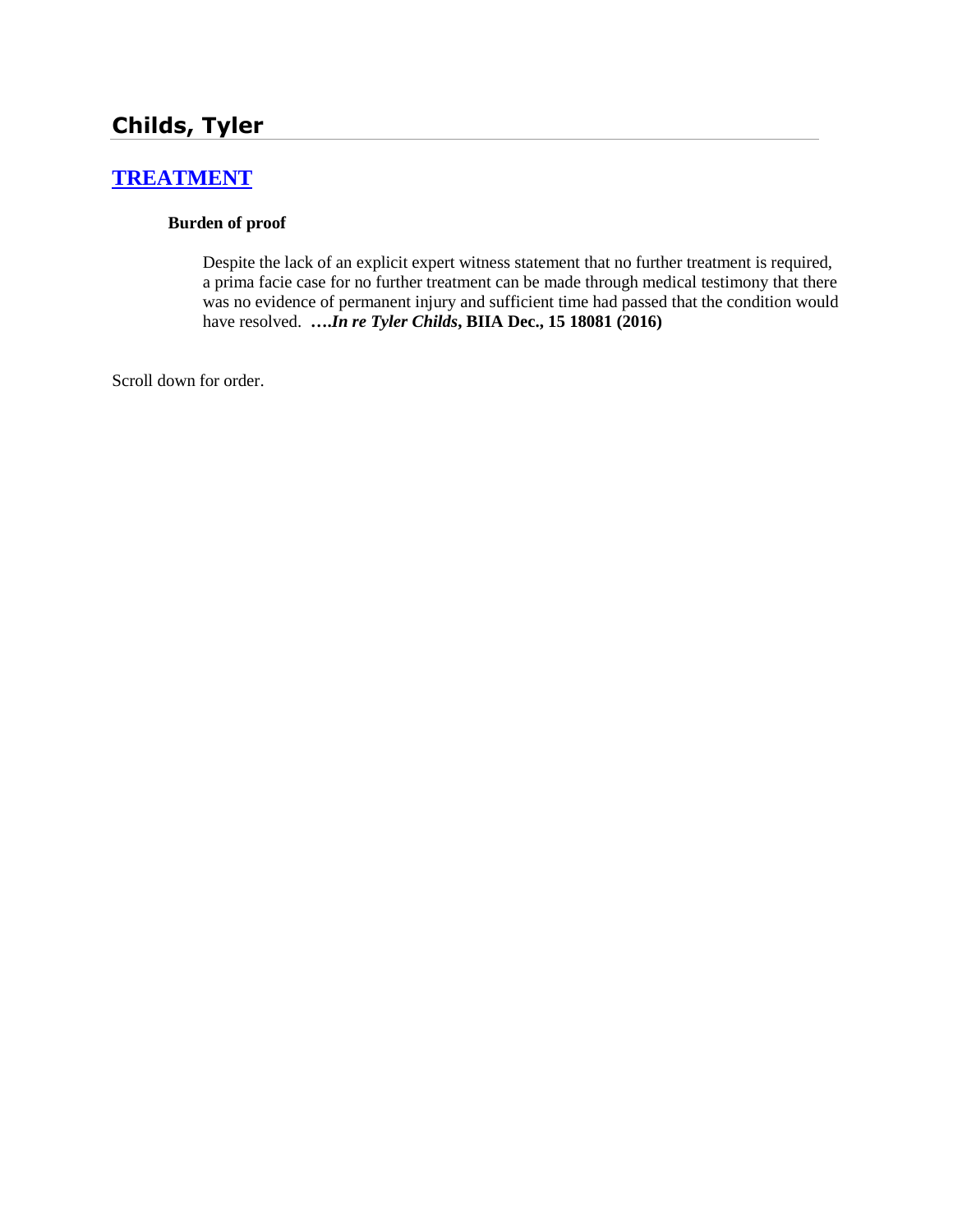#### **BEFORE THE BOARD OF INDUSTRIAL INSURANCE APPEALS STATE OF WASHINGTON**

**)**

**IN RE: TYLER A. CHILDS ) DOCKET NO. 15 18081**

#### **CLAIM NO. AR-49417 ) DECISION AND ORDER**

In 2013, Tyler Childs jumped from a shelving unit seven feet off of the ground and strained his back while working for Petco. The Department affirmed an order that reversed claim closure and left Mr. Childs' claim open for authorized treatment and other benefits. Petco appealed the order, contending that the claimant needed no further claim-related treatment. Our industrial appeals judge dismissed Petco's appeal, concluding the employer had not made a prima facie case that Mr. Childs was not in need of treatment as of May 5, 2015. Petco argues that it made a prima facie case and that the Department and Mr. Childs did not establish that he was entitled to further treatment. We agree with the employer's contentions. We grant review to correct three evidentiary rulings and to hold that Mr. Childs is not entitled to further treatment. The Department order is **REVERSED AND REMANDED** with directions to: (1) determine that effective May 5, 2015, Mr. Childs was not in need of further treatment, and (2) close the claim.

#### **DISCUSSION**

On September 6, 2013, Mr. Childs was working as a sales associate for Petco. After arranging some product on a shelving unit about seven feet off of the ground he jumped from a sitting position down to the ground. Upon landing, he felt immediate sharp pain in one of his legs—he believes the right—from his hip to his knee. In the days that followed, he felt a duller pain that radiated from his hip and around his "sciatic nerves." Three weeks later, on September 30, 2013, he sought treatment with W. Kirk Harris, M.D., a family medicine physician. Mr. Childs was diagnosed with a lumbar sprain. He declined Dr. Harris's offers of anti-inflammatories or physical therapy. He sought no further treatment for the work accident between September 30, 2013, and his subsequent work accident on December 27, 2013, which occurred while he was self employed.

By October 2013, Mr. Childs was no longer working for Petco, and had his own business collecting and selling scrap pallets. The pallets averaged 48 by 40 inches and weighed 40 pounds. On average, Mr. Childs picked up and moved 40 to 50 pallets each day. While lifting a pallet on December 27, 2013, he injured his low back. He immediately dropped to his knees because of the pain, and felt severe spasms. In his view, the injury was "much worse" than his injury at Petco, and different in nature. He only felt leg pain, beginning from the hip downward, from the September 6, 2013 injury. From the December 27, 2013 injury, he felt intense back pain.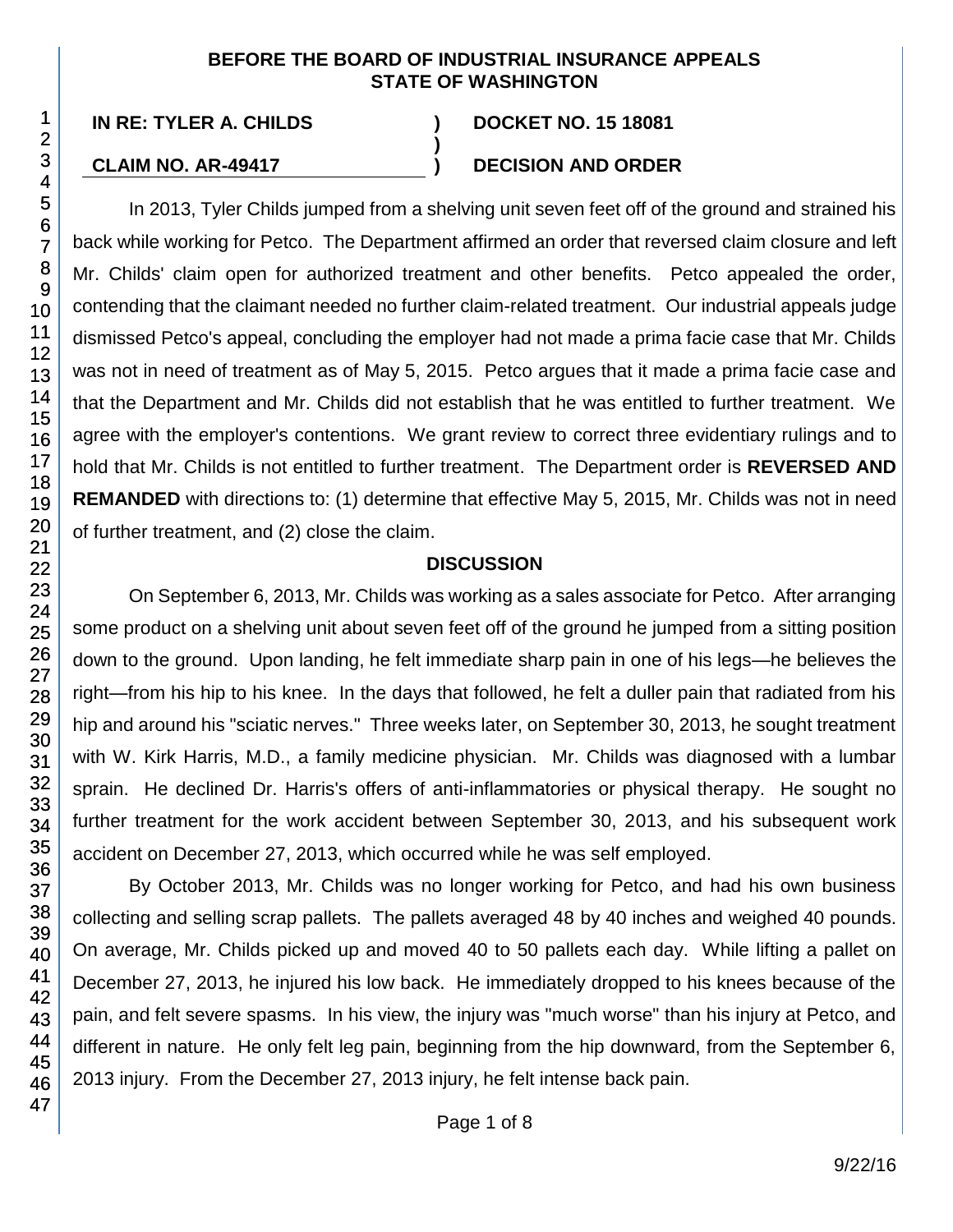Mr. Childs did not return to Dr. Harris for treatment after his December 27, 2013 injury. Instead, he went to chiropractor Peter Klein, D.C., whom he had previously seen in 2010 for middle and low back pain. When he first presented to Dr. Klein the day after the pallet-lifting injury, on December 28, 2013, Mr. Childs completed a form in which he wrote that the "symptoms appear[ed]" on December 27, 2013, and consisted of "constant, sharp, aching, shooting, and swelling back pain." He also stated he had been engaging in "moderate exercise" and "heavy labor" around the time of the injury. He made no mention of his September 6, 2013 Petco injury at that time. It appears that Mr. Childs first mentioned the Petco injury to Dr. Klein only after the Department issued its order on January 21, 2014.

Dr. Klein treated Mr. Childs for his back complaints over 160 times between December 28, 2013, and sometime in July 2015. He diagnosed the claimant with segmental dysfunction at the thoracic, lumbar, and sacral levels of the spine.

At hearing, Mr. Childs stated that the pain that resulted from the September 6, 2013 Petco injury never went away before he suffered his December 27, 2013 accident, and he had to modify his lifestyle because of the pain. He offered no details. He also stated that he still suffers from back pain and sharp pain in both legs.

In support of its appeal Petco presented the testimony of Louis Kretschmer, M.D., and Edward Dagher, M.D. Dr. Kretschmer is an orthopedist who performed an independent medical examination of the claimant on December 17, 2015. Dr. Dagher specializes in internal medicine and physical medicine and rehabilitation, and he conducted a record review of the claimant's claim-related history in February 2016. Petco also presented a Petco assistant store manager named Jacob Barckley. The Department presented Mr. Childs' treating chiropractor Dr. Klein in defense of its order.

# **The Medical Opinions and Their Bases**

Drs. Kretschmer and Dagher offered similar opinions. They each felt that Mr. Childs suffered only a lumbar strain or sprain as a consequence of his September 6, 2013 Petco injury. They testified that the low back symptoms the claimant presented with to Dr. Klein in late December 2013 were wholly the result of his pallet-lifting injury of December 27, 2013, and unrelated to his Petco injury. Dr. Dagher stated that a low back strain or sprain would naturally resolve within four to six weeks of occurrence, barring a permanent injury or complication. He explained that there was no evidence that Mr. Childs suffered any permanent injury or complication as a result of his Petco accident. He also noted the evidence that suggested that Mr. Childs' industrial injury at Petco fully resolved within

1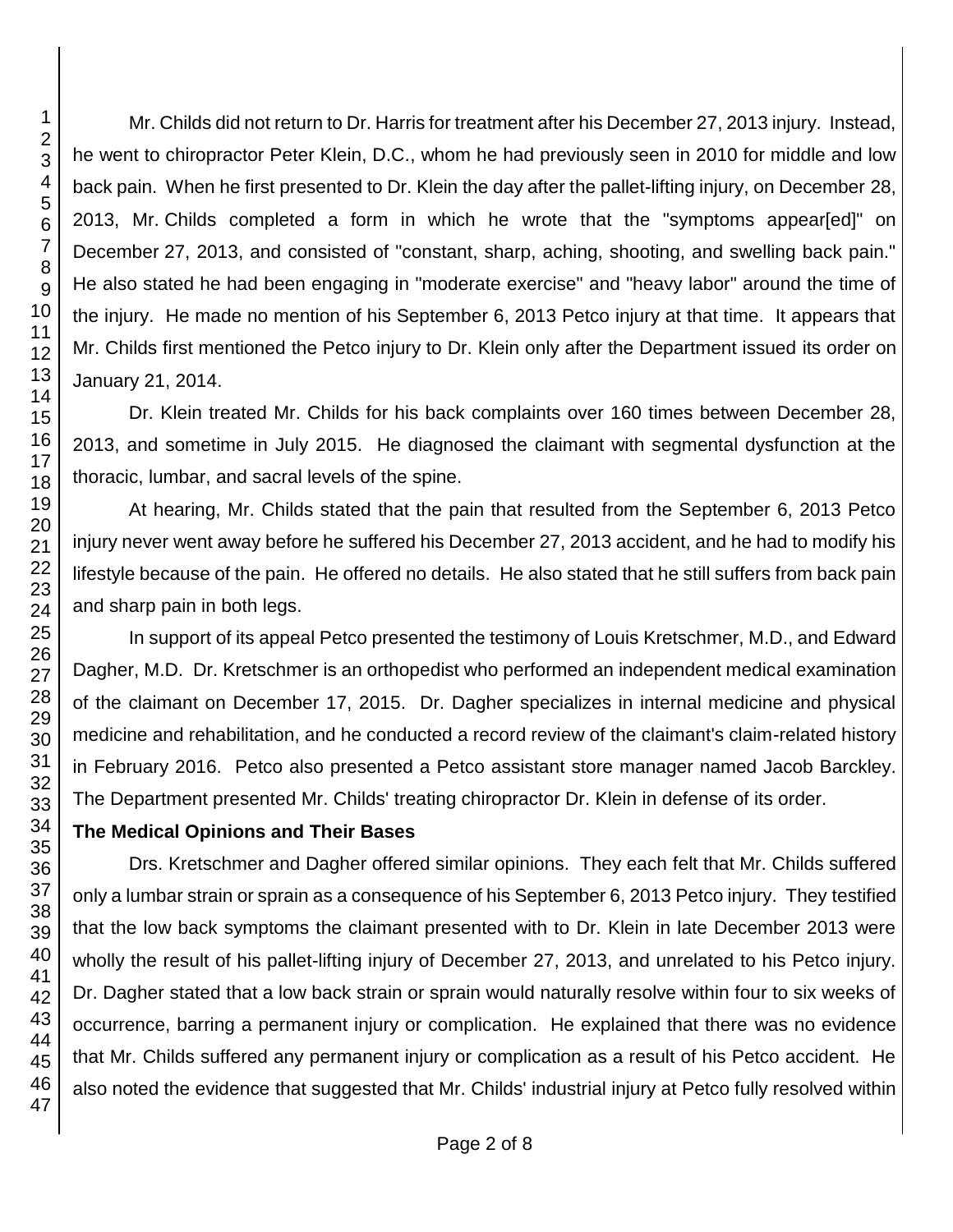six weeks: Mr. Childs never returned to Dr. Harris or any other provider for any low back or leg treatment after September 30, 2013, and before his late December 2013 pallet-lifting accident. By October 2013, Mr. Childs was lifting and moving numerous heavy pallets daily without incident until his late December 2013 accident.

In opposition to the employer's case, the Department presented the opinions of Dr. Klein. The treating chiropractor stated that Mr. Childs' December 27, 2013 pallet-lifting injury was merely an aggravation of his September 6, 2013 Petco injury, and that he needed at least chiropractic treatment for the original Petco accident and its sequelae as of May 5, 2015. Dr. Klein based his causation opinion on (1) the fact that his patient told him that he never got better after the Petco accident, and (2) his patient complained of pain upon performing the so-called Kemp's bending and twisting maneuver on December 28, 2013, indicating to Dr. Klein some "disc involvement."

# **Petco Presented a Prima Facie Case that Mr. Childs Needed No Further Treatment**

The industrial appeals judge concluded that the evidence in Petco's favor in the record as a whole was insufficient to constitute a prima facie case in opposition to the Department's May 5, 2015 order.<sup>1</sup> We disagree.

On the motion, Petco's evidence must be accepted as true, viewed in a light most favorable to it, and with all reasonable inferences in its favor.<sup>2</sup> A prima facie case does not necessarily require direct evidence; it may be established by evidence that is indirect and circumstantial.<sup>3</sup> Moreover, medical opinion on the ultimate issue need not necessarily be presented in favor of, or in opposition to, a worker's entitlement to benefits: "It is sufficient if the medical testimony **shows** . . . [the answer to the ultimate issue] from the medical testimony given and the facts and circumstances proven by other evidence." <sup>4</sup>

Although, as our industrial appeals judge reasoned, neither Dr. Kretschmer nor Dagher **expressly stated** that Mr. Childs needed no further treatment for the Petco injury as of May 5, 2015, that proposition was shown by Petco's evidence when considered in its entirety, in a light most favorable to it, with all reasonable inferences in its favor. By that standard, Petco has shown that

l

 Our IAJ made the conclusion on his own motion, which is permissible. *In re Rosamilla S. White*, Dckt. No. 14 11700 (July 9, 2015). Moreover, he properly looked at the entire record to resolve the motion. Because the Department chose to put on evidence in its own case, instead of resting on the employer's case, "**all of the evidence** [in the record must be reviewed] . . . to determine if . . . a prima facie case [was made]." *In re Jerry L. Gibbs*, Dckt. No. 11 14052 (October 8, 2012) (Emphasis added.)

*In re Jerry L. Gibbs*, Dckt. No. 11 14052 (October 8, 2012).

*In re Gila J. Burton-Curl*, Dckt. No. 09 15885 (September 29, 2010).

*Sacred Heart Med. Ctr. v. Department of Labor & Indus*., 92 Wn.2d 631, 636-37 (1979) (Emphasis in original.)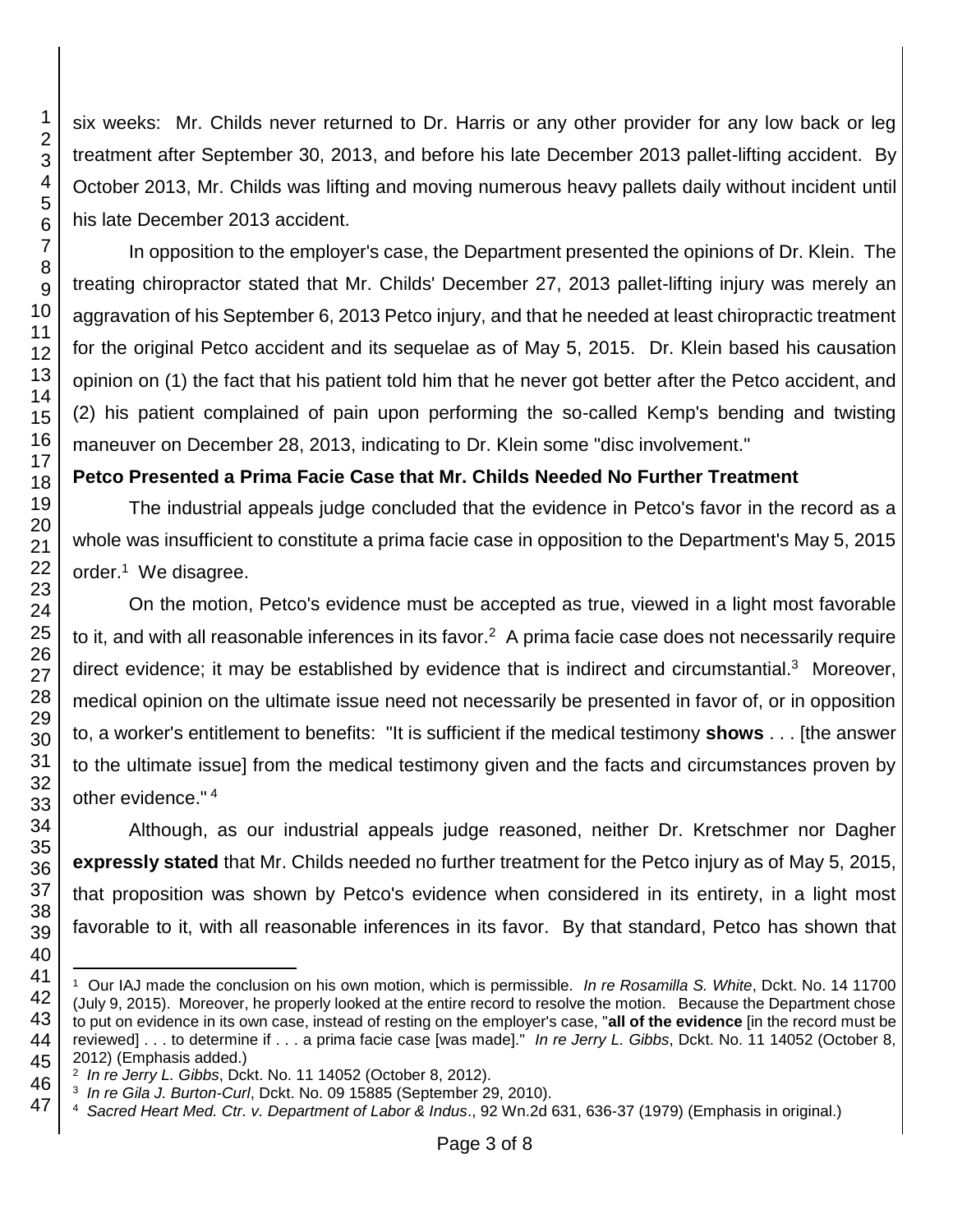Mr. Childs suffered a back strain only as a consequence of his Petco accident; that it led to no complications; and that the condition likely fully resolved and needed no further treatment by late October 2013 at the latest, over six weeks after the injury.

Petco met its burden to present a prima facie case that Mr. Childs needed no further proper and necessary treatment for his industrial injury as of May 5, 2015.

#### **The Department and Mr. Childs Did Not Prove His Right to Further Treatment**

Once Petco made a prima facie case, the burden shifted to Mr. Childs to establish by the weight of the evidence his right to additional treatment as of May 5, 2015. $5$  The Department may assume the claimant's burden.<sup>6</sup> But here, the Department and Mr. Childs did not meet their burden.

The foundations for Dr. Klein's opinion are not strong. While the chiropractor relied heavily on the fact that Mr. Childs at some point told him that his symptoms from his Petco injury never resolved before he presented with his December 27, 2013 pallet-lifting injury, the weight of the evidence does not support Mr. Childs' claim. In the time frame after his one visit to Dr. Harris on September 30, 2013, and before his December 27, 2013 pallet-lifting injury, Mr. Childs sought no further treatment for his Petco injury. In that time frame, he was lifting and carrying heavy pallets daily without incident. When he presented to Dr. Klein the day after his late December 2013 injury, he r that his constant, sharp, aching, shooting, and swelling back pain had started just the day before. Additionally, by Mr. Childs' own admission at hearing, the back symptoms he experienced following his pallet-lifting accident were different from the leg pain he felt after the Petco accident. Dr. Klein also relied on a December 28, 2013 examination maneuver that he believed evidenced disc injury, but he did not explain how the finding meant that his patient more likely injured the disc in his Petco accident instead of in his "much worse" pallet-lifting accident one day prior. In contrast, the foundations for the opinions of Drs. Kretschmer and Dagher are much stronger. Based on the same facts that undermine Dr. Klein's opinion, they reasonably concluded that Mr. Childs' December 27, 2013 pallet-lifting injury was wholly distinct from and unrelated to his Petco accident. Based on those same facts, Dr. Dagher reasonably determined by implication that the claimant's Petco injury had fully resolved by late October 2013, and that he needed no further treatment after that point. Dr. Kretschmer offered nothing in his testimony to suggest that he did not agree with Dr. Dagher's implied opinion.

l *In re Ana Zavala*, Dckt. No. 09 23491 (March 31, 2011).

*Olympia Brewing Co. v. Department of Labor and Indus*., 34 Wn. 2d 498 (1949).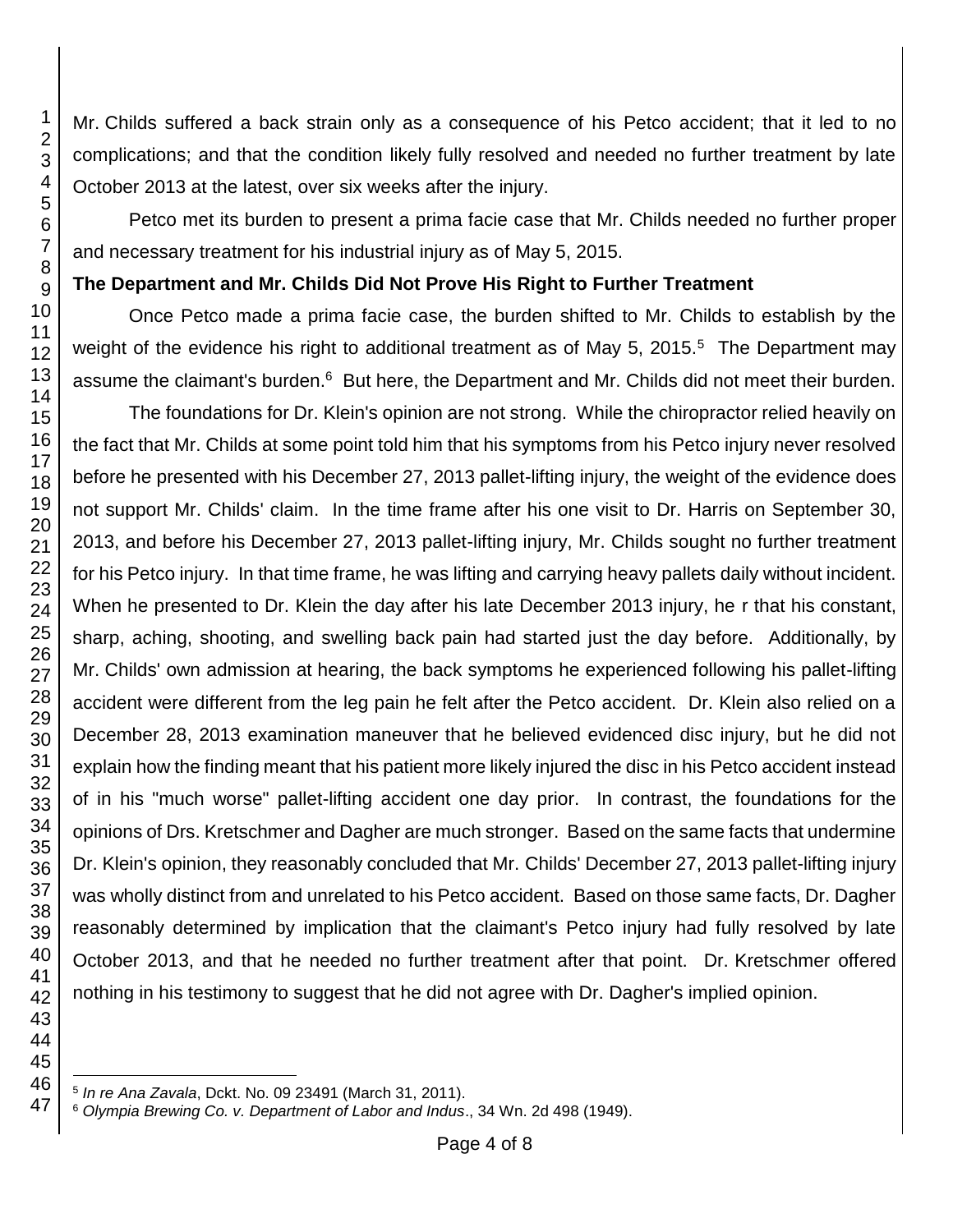For these reasons, we find that as of May 5, 2015, Mr. Childs did not need further treatment due to his September 6, 2013 industrial injury and his claim should be closed.

## **DECISION**

In Docket No. 15 18081, the employer, Petco Corporate Office, filed a protest with the Department of Labor and Industries on July 9, 2015. The Department forwarded it to the Board of Industrial Insurance Appeals as an appeal. The employer appeals a Department order dated May 5, 2015. In this order, the Department affirmed an earlier order that reversed closure of Mr. Childs' claim and left it open for authorized treatment and other benefits. This order is incorrect and is reversed and remanded with directions as set forth below.

#### **FINDINGS OF FACT**

- 1. On September 1, 2015, an industrial appeals judge certified that the parties agreed to include the Jurisdictional History in the Board record solely for jurisdictional purposes.
- 2. On September 6, 2013, Mr. Childs was working as a sales associate for Petco and suffered an industrial injury. After arranging some product on a shelving unit about seven feet off of the ground, he jumped down to the ground from a sitting position. As a consequence, he suffered a lumbar sprain.
- 3. As of May 5, 2015, Mr. Childs' lumbar sprain, proximately caused by the industrial injury, was fixed and stable and did not need further proper and necessary treatment.

# **CONCLUSIONS OF LAW**

- 1. The Board of Industrial Insurance Appeals has jurisdiction over the parties and subject matter in this appeal.
- 2. Mr. Childs' lumbar sprain proximately caused by the industrial injury was fixed and stable as of May 5, 2015, and he is not entitled to further treatment as of that date. RCW 51.36.010.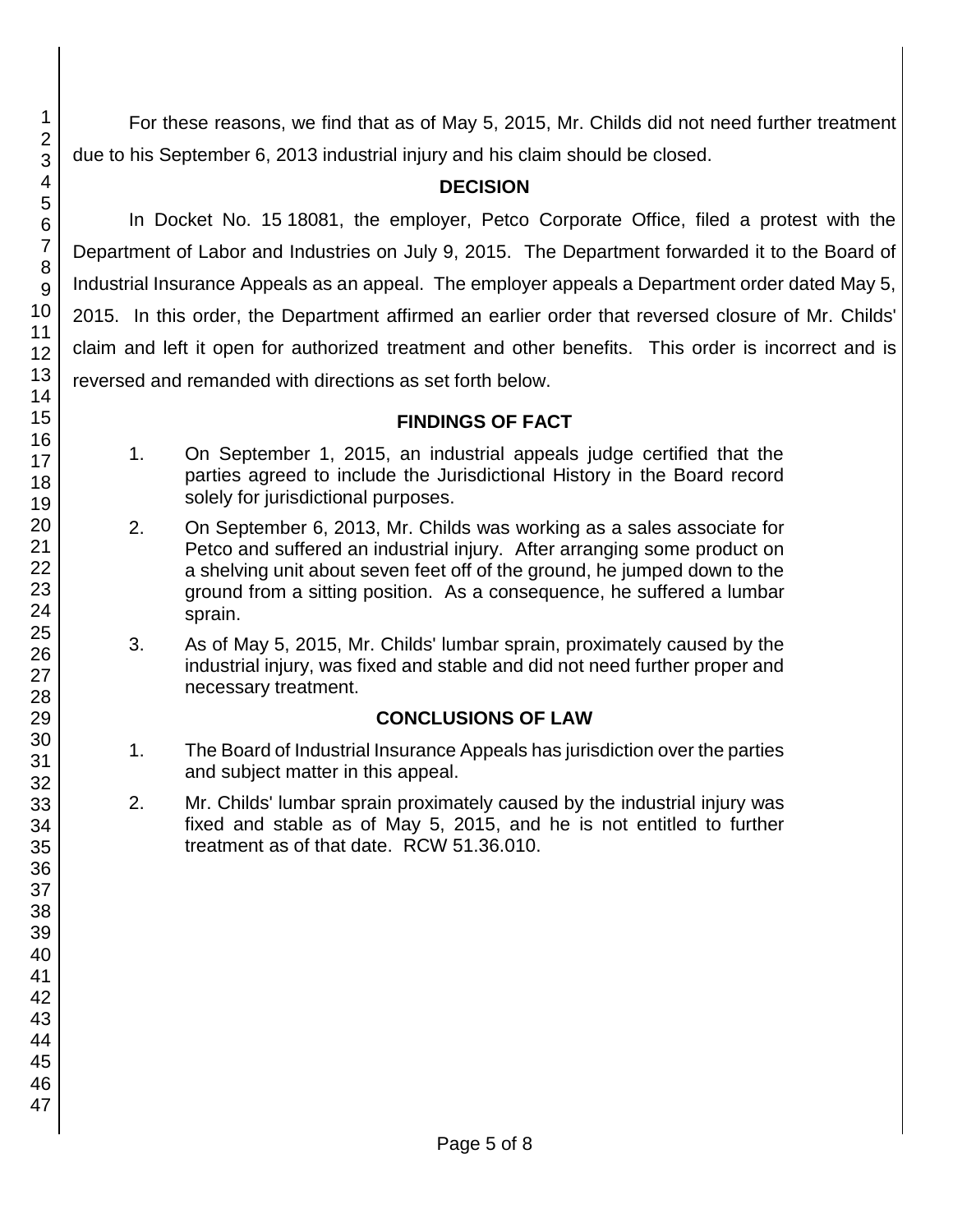3. The Department order dated May 5, 2015 is incorrect and is reversed. This matter is remanded to the Department to: (1) determine that effective May 5, 2015, Mr. Childs was not in need of further treatment, and (2) close the claim effective May 5, 2015.

Dated: September 22, 2016.

#### BOARD OF INDUSTRIAL INSURANCE APPEALS

/s/ DAVID E. THREEDY Chairperson

/s/ JACK S. ENG Member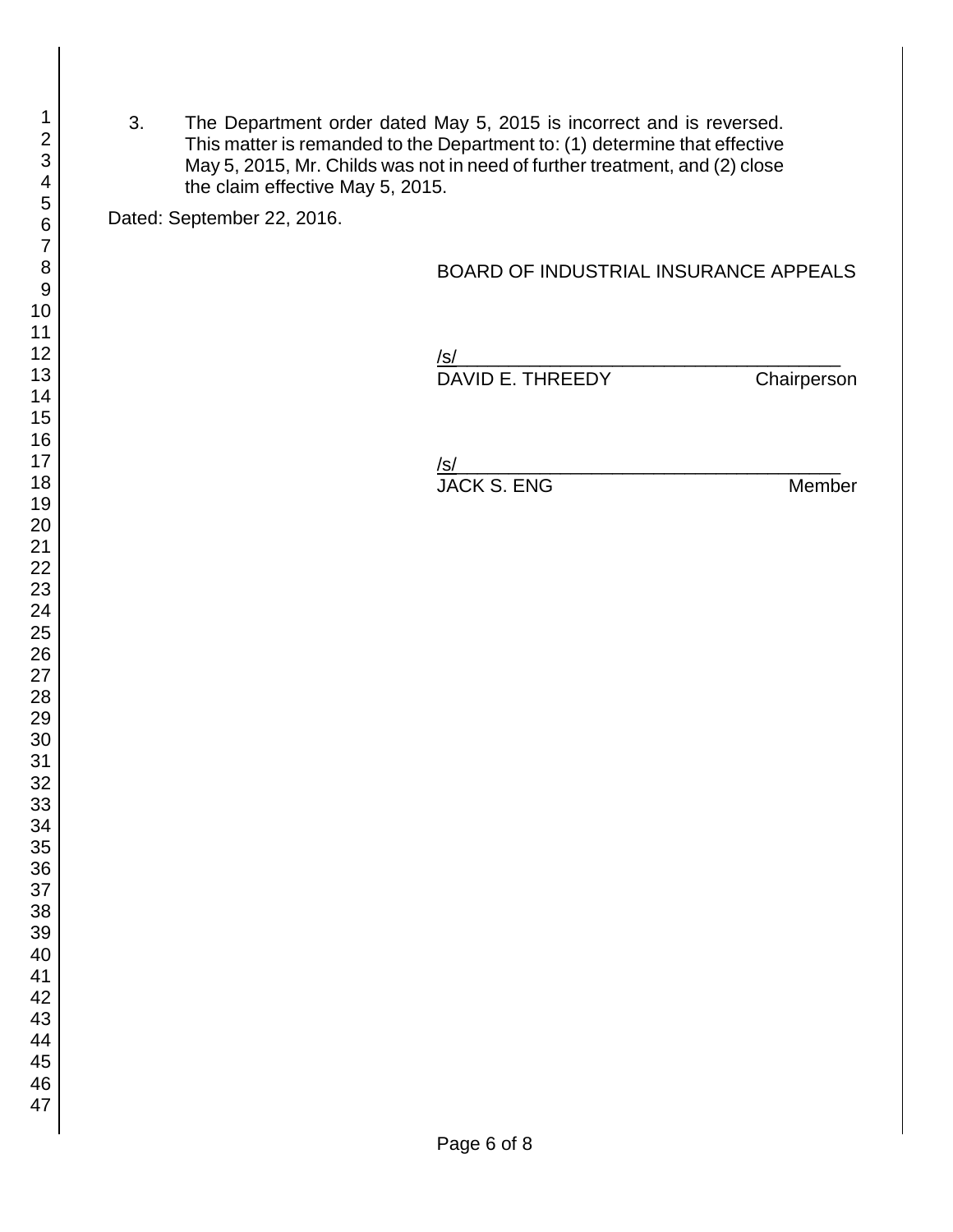#### **Addendum to Decision and Order In re Tyler A. Childs Docket No. 15 18081 Claim No. AR-49417**

## **Appearances**

Claimant, Tyler A. Childs, Pro Se

Employer, Petco Corporate Office, by Dynan & Associates, P.S., per Mark J. Dynan

Retrospective Rating Group, Association of WA Business- Retail, Wholesale, Services #10128, None

Department of Labor and Industries, by The Office of the Attorney General, per John Barnes

#### 14 15 **Petition for Review**

As provided by RCW 51.52.104 and RCW 51.52.106, this matter is before the Board for review and decision. The employer filed a timely Petition for Review of a Proposed Decision and Order issued on June 22, 2016, in which the industrial appeals judge dismissed the appeal. The Department filed a response to the employer's Petition for Review.

#### 20 21 **Evidentiary Rulings**

We reverse three evidentiary rulings that are prejudicial as they presently stand.

**(1) Causation Opinion Offered by Claimant:** In nonresponse to a question asked, Mr. Childs testified:

> I've learned from my doctors that [my sharp pains in my legs and my back problems] have stemmed from that injury at Petco.<sup>7</sup>

Petco objected and moved to strike as nonresponsive. Our hearing IAJ overruled the objection.

The answer was in fact unresponsive, and injected inadmissible hearsay from a layperson on an ultimate medical question. Petco's objection is sustained, and the claimant's statement is stricken.

**(2) Exhibit 1:** Exhibit 1 is the patient registration form completed by Mr. Childs when he first presented to Dr. Klein on December 28, 2013, one day after his pallet-lifting accident. Our hearing IAJ denied Petco's offer of the exhibit in evidence, siding with the Department that its admission would be cumulative, since some of the information on the form had already been summarized by Mr. Childs orally.

Exhibit 1 is admitted. The form contains highly material information about the nature of the claimant's back symptoms after his pallet-lifting accident that was not discussed orally by Mr. Childs, so that information is not cumulative. Additionally, the fact that some of the information contained on the intake form is in the claimant's own hand arguably gives it additional probative value that the fact finder should be able to view and weigh for his or herself.

**(3) Exhibit 2:** Exhibit 2 is Dr. Dagher's February 10, 2016 report of his independent record review. It includes his detailed summary of the materials he reviewed and of his opinions. At the end of Dr. Dagher's perpetuation deposition, Petco moved for the report's admission without explanation.